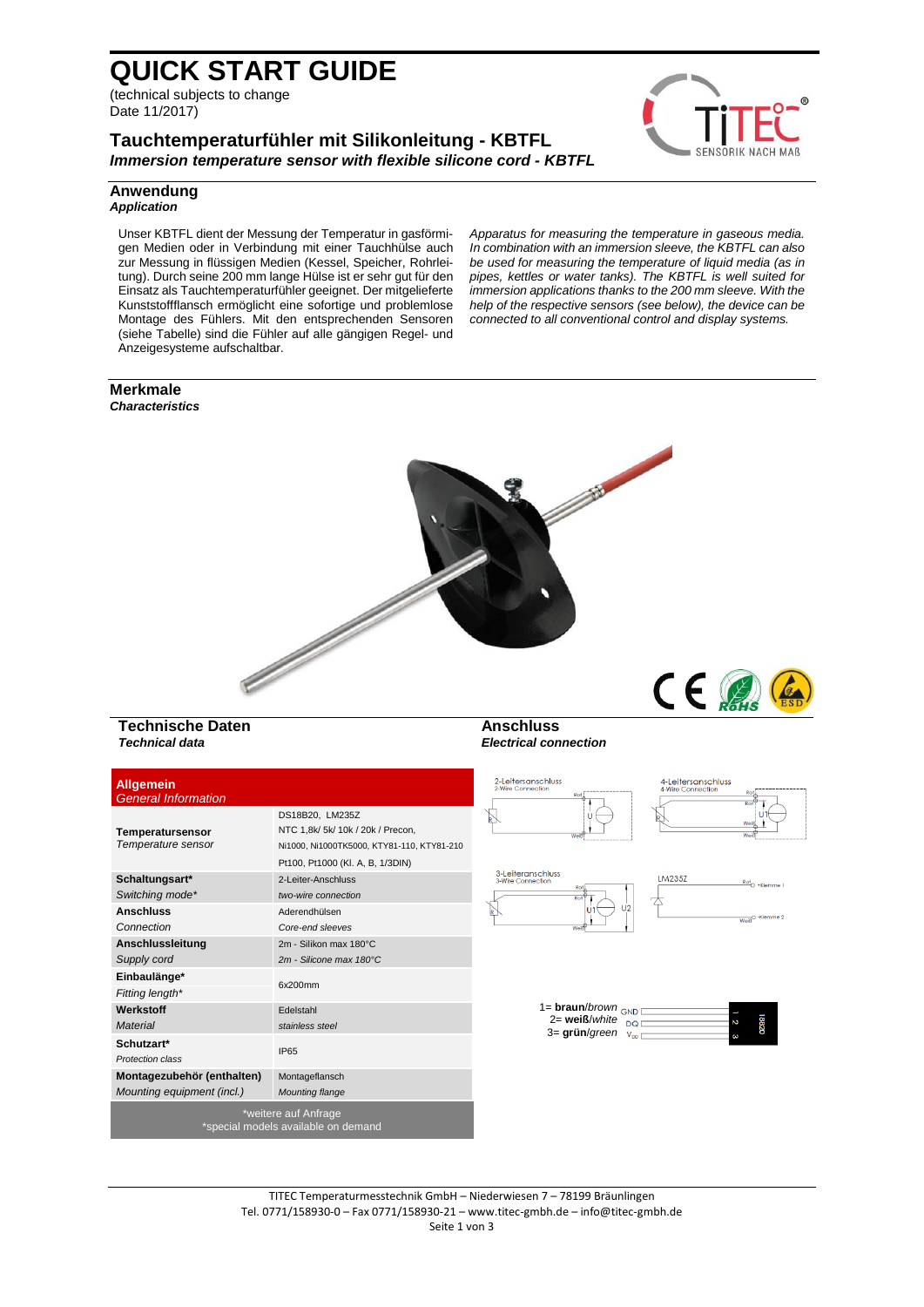# **QUICK START GUIDE**

(technical subjects to change Date 11/2017)

# **Tauchtemperaturfühler mit Silikonleitung - KBTFL**

*Immersion temperature sensor with flexible silicone cord - KBTFL*



### **Widerstandskennlinie** *Resistance characteristics*

| Temp.    | <b>PT100</b> | <b>PT1000</b> | <b>Ni1000</b> | <b>Ni1000</b><br><b>TK5000</b> | <b>NTC</b><br>1kOhm | <b>NTC</b><br>1.8kOhm | <b>NTC</b><br>3kOhm | <b>NTC</b><br>5kOhm |
|----------|--------------|---------------|---------------|--------------------------------|---------------------|-----------------------|---------------------|---------------------|
| °C       | Ohm          | Ohm           | Ohm           | Ohm                            | Ohm                 | Ohm                   | Ohm                 | Ohm                 |
| $-50$    | 80,31        | 803,1         | 743           | 790,88                         | 32886               |                       | 200338              |                     |
| $-40$    | 84,27        | 842,7         | 791           | 830.83                         | 18641               | 35658                 | 100701              | 166555              |
| -30      | 88,22        | 882,2         | 842           | 871,69                         | 10961               | 21131                 | 53005               | 87897               |
| $-20$    | 92.16        | 921.6         | 893           | 913.48                         | 6662                | 12838                 | 29092               | 48322               |
| $-10$    | 96,06        | 960.9         | 946           | 956,24                         | 4175                | 7992                  | 16589               | 27584               |
| $\bf{0}$ | 100          | 1000          | 1000          | 1000                           | 2961                | 5095                  | 9795.2              | 16300               |
| 10       | 103.9        | 1039          | 1056          | 1044,79                        | 1781                | 3221                  | 5971,12             | 9942                |
| 20       | 107,79       | 1077.9        | 1112          | 1090.65                        | 1205                | 2212                  | 3748.1              | 6244                |
| 25       | 109,74       | 1097.4        | 1141          | 1113,99                        | 1000                | 1820                  | 3000                | 5000                |
| 30       | 111.67       | 1116,7        | 1171          | 1137.61                        | 834.2               | 1504                  | 2416.8              | 4029                |
| 40       | 115.54       | 1155.4        | 1230          | 1185.71                        | 589,2               | 1042                  | 1597.5              | 2664                |
| 50       | 119.4        | 1194          | 1291          | 1234.97                        | 424                 | 735                   | 1080.3              | 1803                |
| 60       | 123,24       | 1232,4        | 1353          | 1285,44                        | 310,4               | 528                   | 746,12              | 1246                |
| 70       | 127,07       | 1270          | 1417          | 1337,14                        | 231                 | 384                   | 525,49              | 878                 |
| 80       | 130,89       | 1308,9        | 1483          | 1390,12                        | 174,5               | 284                   | 376,85              | 630                 |
| 90       | 134.7        | 1347          | 1549          | 1444.39                        | 133.6               | 213                   | 274.83              | 459                 |
| 100      | 138.5        | 1385          | 1618          | 1500                           | 103.7               | 162                   | 203,59              | 340                 |
| 110      | 142.29       | 1422          | 1688          | 1556,98                        | 81.4                | 125                   | 153,03              | 256                 |
| 120      | 146,06       | 1460.6        | 1760          | 1615.36                        | 64,7                | 97                    | 116,58              | 195                 |
| 130      | 149,82       | 1498.2        | 1883          | 1675,18                        | 51,9                |                       | 89,95               | 150                 |
| 140      | 153,58       | 1535,8        | 1909          | 1736,47                        | 42,1                |                       | 70,22               | 117                 |
| 150      | 157,31       | 1573,1        | 1987          | 1799,26                        | 34,4                |                       | 55,44               | 93                  |

| Temp. | <b>NTC</b><br>10kOhm | <b>NTC</b><br>20kOhm | <b>KTY</b><br>81-210 | <b>KTY</b><br>$11 - 6$ | <b>KTY</b><br>81-110 | <b>KTY</b><br>81-121 | <b>NTC</b><br><b>10kPRECON</b> | <b>LM235Z</b> |
|-------|----------------------|----------------------|----------------------|------------------------|----------------------|----------------------|--------------------------------|---------------|
| °C    | Ohm                  | Ohm                  | Ohm                  | Ohm                    | Ohm                  | Ohm                  | Ohm                            | m V olt       |
| $-50$ |                      |                      | 1068.65              | 1035.91                | 515                  | 510                  | 454910                         | 2232          |
| $-40$ | 333282               | 804170               | 1158,95              | 1139,27                | 567                  | 562                  | 245089                         | 2332          |
| $-30$ | 175846               | 412798               | 1269.25              | 1250.39                | 624                  | 617                  | 137307                         | 2432          |
| $-20$ | 96659                | 220734               | 1385,15              | 1396,25                | 684                  | 677                  | 79729                          | 2532          |
| $-10$ | 55171                | 122439               | 1508,65              | 1495,86                | 747                  | 740                  | 47843                          | 2632          |
| 0     | 32600                | 70440                | 1639,6               | 1630,21                | 815                  | 807                  | 29588                          | 2732          |
| 10    | 19885                | 41544                | 1778,1               | 1772,32                | 886                  | 877                  | 18813                          | 2832          |
| 20    | 12489                | 25341                | 1924.15              | 1922.17                | 961                  | 951                  | 12272                          | 2932          |
| 25    | 10000                | 20000                | 2000                 | 2000                   | 1000                 | 990                  | 10000                          | 2982          |
| 30    | 8058                 | 15888                | 2077.8               | 2079.77                | 1040                 | 1029                 | 8195                           | 3032          |
| 40    | 5329                 | 10214                | 2238,9               | 2245,17                | 1122                 | 1111                 | 5593                           | 3132          |
| 50    | 3606                 | 6718                 | 2407,6               | 2418,21                | 1209                 | 1196                 | 3894                           | 3232          |
| 60    | 2492                 | 4517                 | 2583,8               | 2599,06                | 1299                 | 1286                 | 2763                           | 3332          |
| 70    | 1756                 | 3110                 | 2767,5               | 2787,65                | 1392                 | 1378                 | 1994                           | 3432          |
| 80    | 1260                 | 2167                 | 2958,8               | 2983,99                | 1490                 | 1475                 | 1462                           | 3532          |
| 90    | 920                  | 1541                 | 3152.5               | 3188.08                | 1591                 | 1575                 | 1088                           | 3632          |
| 100   | 682                  | 1114                 | 3363.9               | 3399.91                | 1696                 | 1679                 | 821                            | 3732          |
| 110   | 513                  | 818                  | 3577,75              | 3619,5                 | 1805                 | 1786                 | 628                            | 3832          |
| 120   | 391                  | 608                  | 3799,1               | 3846,83                | 1915                 | 1896                 | 486                            | 3932          |
| 130   |                      | 457                  | 4028,05              | 4081,91                | 2023                 | 2003                 | 380                            | 4032          |
| 140   |                      | 347                  | 4188,1               | 4324,74                | 2124                 | 2103                 | 301                            | 4132          |
| 150   |                      | 266                  | 4397,7               | 4575,31                | 2211                 | 2189                 | 240                            | 4232          |